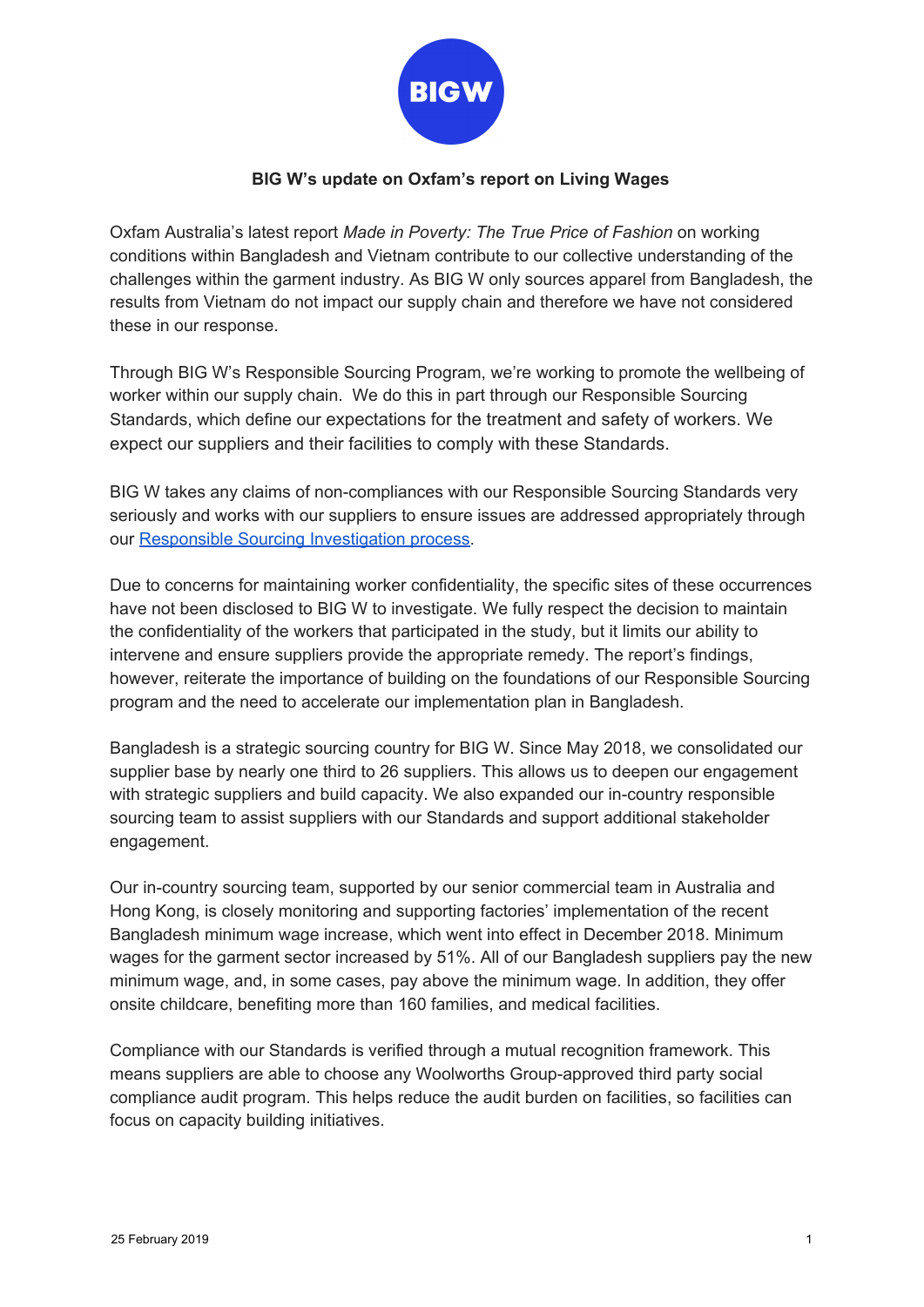

For example, a BIG W supplier is participating in amforiBSCI's women's empowerment pilot project, *SHOBOLA.* This two-year program is designed to raise awareness on issues related to gender equality, sexual harassment and non-discrimination. Workers will receive leadership and social dialogue training, while supervisors and mid-level management will participate in workshops on workplace management through a gender lens.

As a signatory and lead brand of the Bangladesh Accord, we have seen significant industry-wide progress on fire and building safety. We believe the same type of systemic-change can occur to improve other factors impacting working conditions when stakeholders representing all sectors work collaboratively to drive change.

BIG W's approach to Responsible Sourcing is informed by the wider Woolworths Group program launched in July 2018. Our Group Responsible Sourcing [Standards](https://www.woolworthsgroup.com.au/icms_docs/189698_responsible-sourcing-standards.pdf) and accompanying due diligence processes address key areas of Oxfam's "getting to a living wage" recommendations.

The Standards cover 19 thematic areas, with a primary focus on labour standards and management systems. On more challenging topics, we have provided guidance notes to equip suppliers on how to remedy situations of child labour, characteristics of an effective grievance mechanism and our approach to living wage.

On living wage, we articulate our position on what living wage is and steps on how this may be achieved:

BIG W believe that wages should always be enough to meet the basic needs of workers and their families and be able to provide some discretionary income for them. While we recognise that there is no universal guidance on how to calculate living wage, we strive to work closely with our suppliers to promote freedom of association and collaborative bargaining, as well as better wage management systems. We will also collaborate with global organisations to move towards achieving living wages, not just minimum wages, for all workers and their families.

Building supplier capacity on effective grievance processes is a priority for BIG W this year. As disclosed in the Woolworth Group 2018 Sustainability Report, "strengthening our grievance response and working with suppliers to ensure appropriate mechanisms are made available within their own supply chains is a priority for the Group in FY19." This will help workers have a confidential channel to raise grievances for review and remedy as needed without fear of retaliation.

Our Standards also outline our expectations on Freedom of Association and Collective Bargaining, a key pillar of the movement towards living wage.